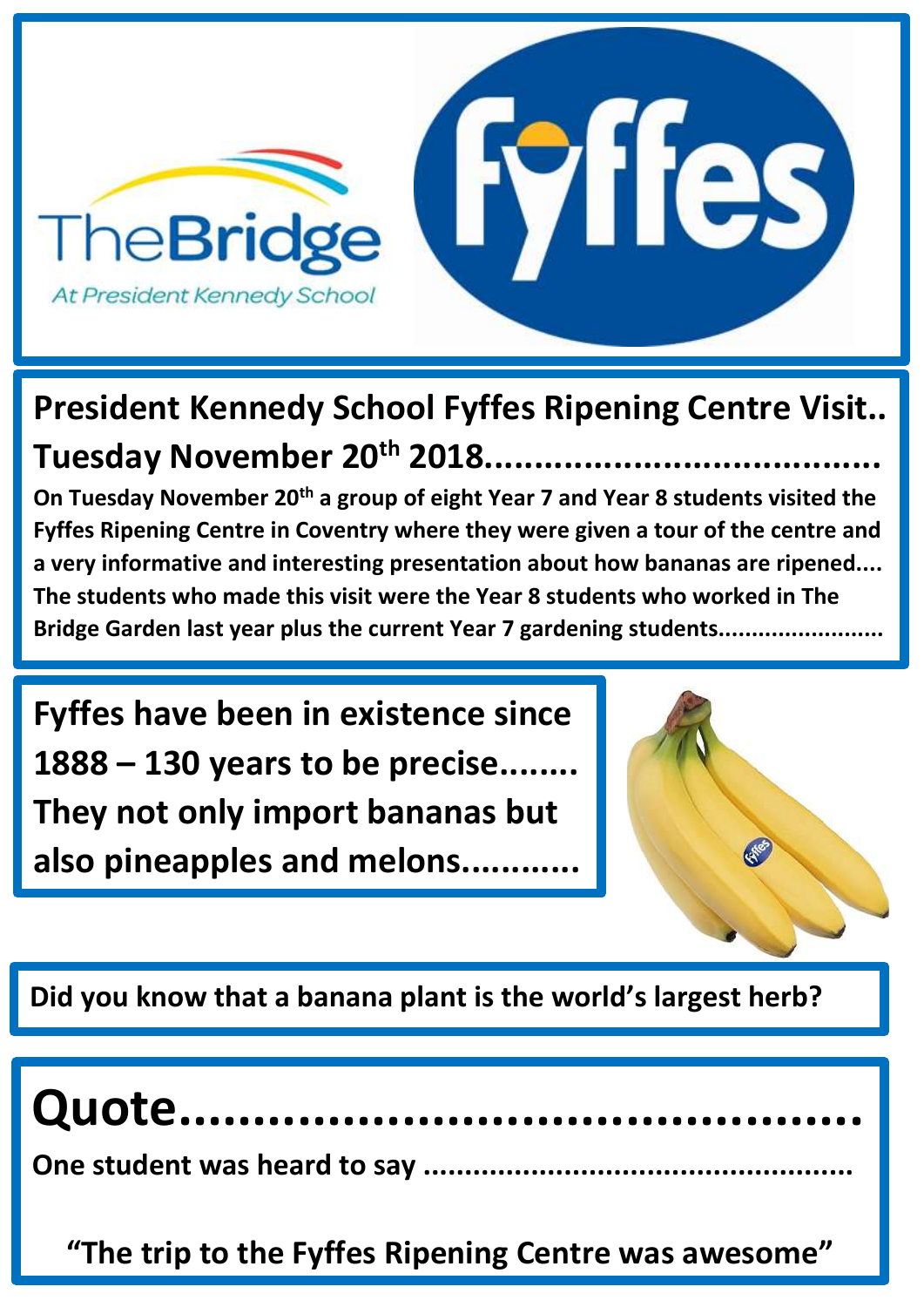# **THANK YOU...**

**A BIG President Kennedy School THANK YOU to Mr Mike Cartledge, Operations Manager at Fyffes Coventry for not only allowing us to visit the Ripening Centre but for also hosting our visit. It was thoroughly enjoyed by everyone.....................** 

# **Sheer volume of fruit is amazing!**

**When you visit the Fyffes Ripening Centre, the first thing that strikes you is the sheer volume of fruit that the centre handles and ultimately ripens and then distributes all around the country. Also, the science that goes into ripening the fruit is very interesting indeed, all the way from when fruit is picked at the plantation right to the point where the fruit arrives at the retailers..........................**



**Above you can see just some of the bananas that have been off loaded from just one of the many consignments that arrive daily, moving the bananas quickly from the docks is a key part of the ripening process..........................................................**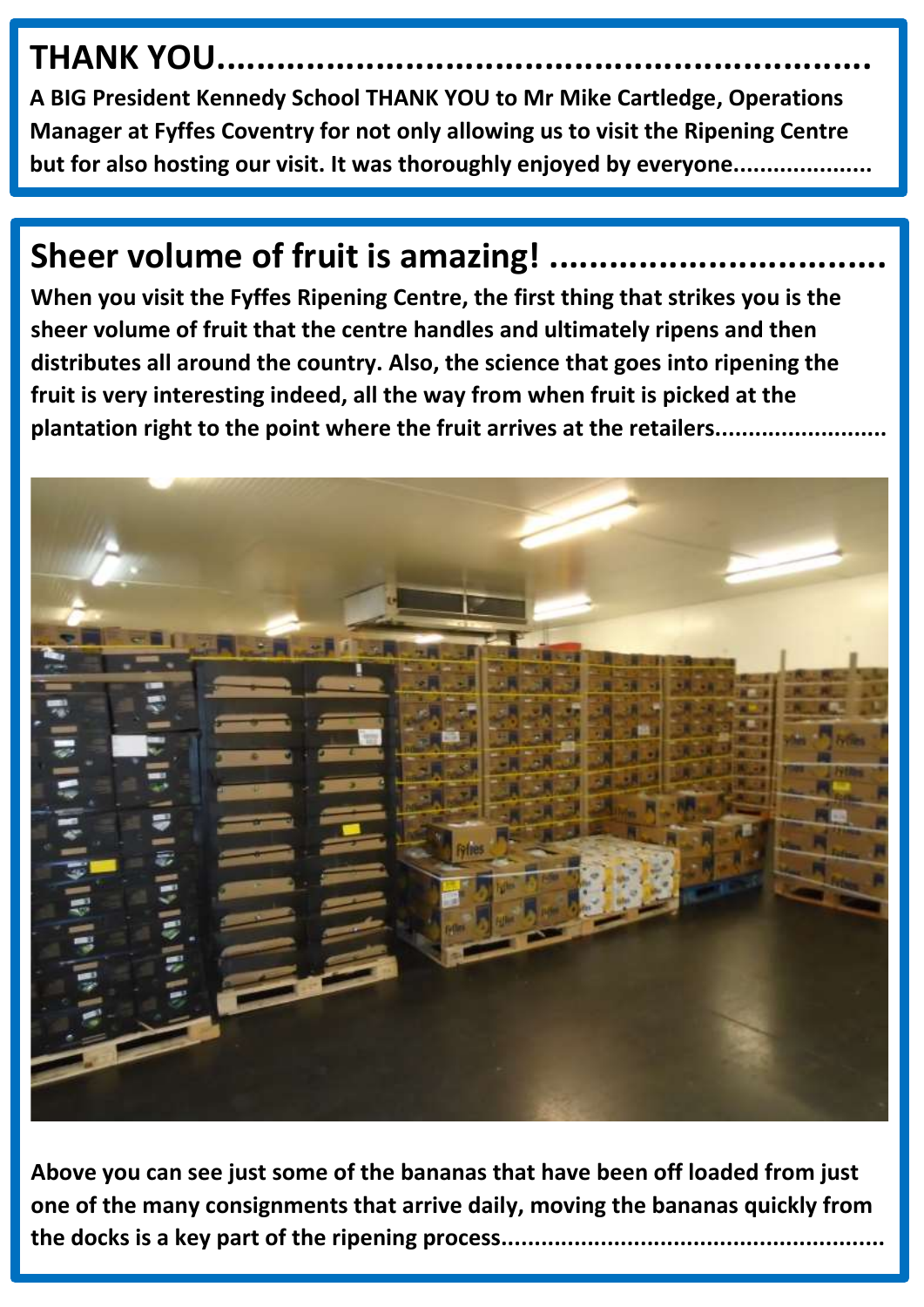#### **This is how the bananas look when they arrive............**



**The bananas arrive at the docks after a 14 day journey in especially built reefer ships which are kept at a temperature which effectively stops the bananas from ripening.......................................... This fruit arrives very green and hard in texture – if you split a green banana it will release a sticky latex liquid............... Once the fruit is off loaded from the lorries it is then moved into enormous carefully controlled ripening chambers... The fruit stays in these chambers for between 4 – 6 days where the fruit will start to release starches which will turn to natural sugars and the fruit changes from a hard green texture to a soft creamy yellow colour..............................** 

**Banana facts and figures.............................................. Below are some amazing facts and figures about the volume of bananas that are both imported and consumed in this country alone....................**

**How many bananas do we eat in this country?**

*A staggering 820 thousand tonnes of bananas are eaten in this country...*

**How many bananas do Fyffes import annually?**

**Fyffes import annually 18 million x 18kg boxes x 100 bananas per box.....**

**How many bananas do Fyffes ripen annually at Coventry alone?**

**Fyffes Coventry ripen 5 million x 18 kg boxes annually..............................**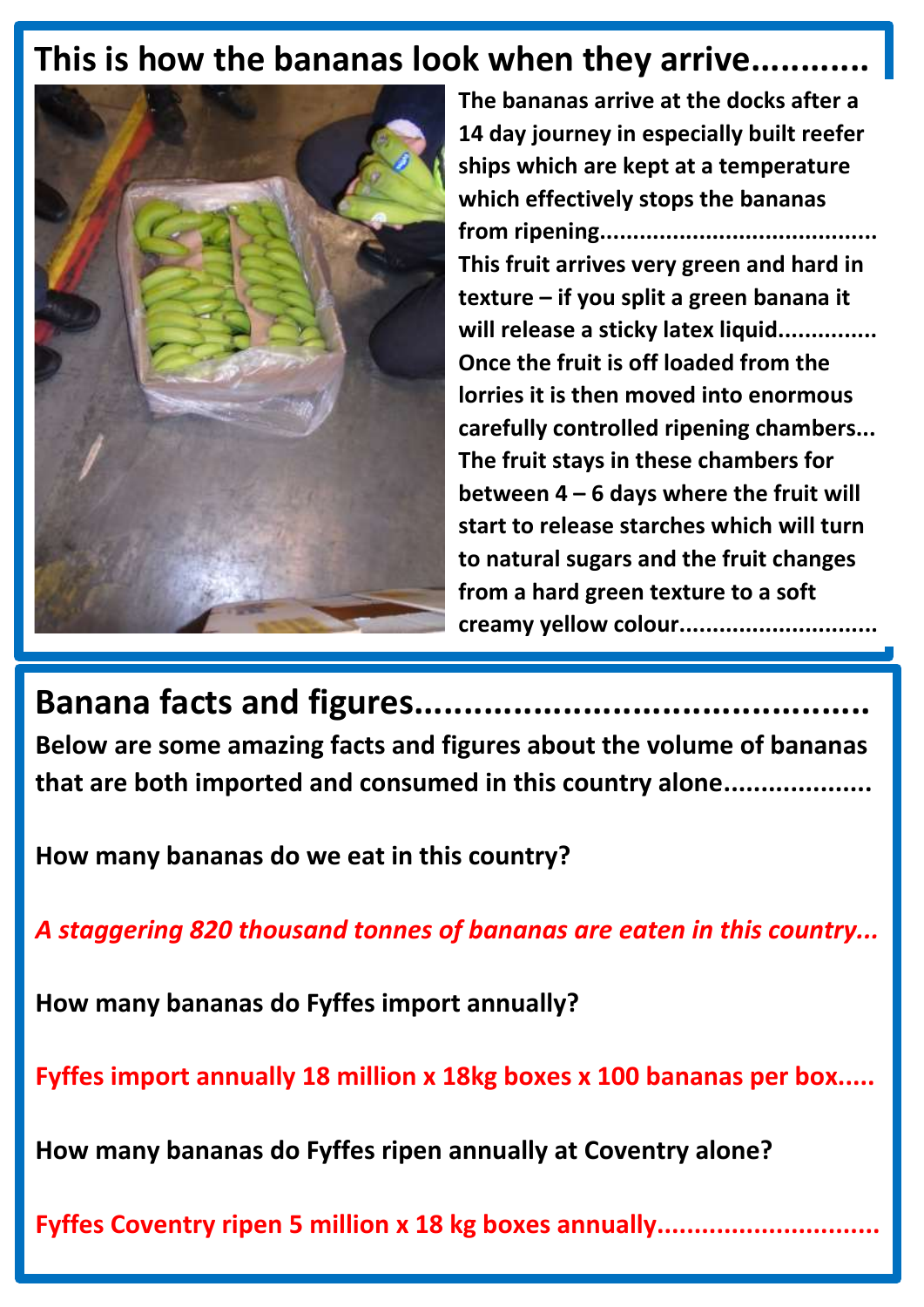### **Ripening Chambers are enormous!..**

**Below you can see the sheer enormity of the banana ripening plant chambers which are loaded from floor to ceiling with pallets of bananas............................... Carefully controlled temperatures are monitored plus to assist the ripening process ethylene is released to accelerate the ripening process.............................. Below you can see the students inside one of the ripening chambers.....................**

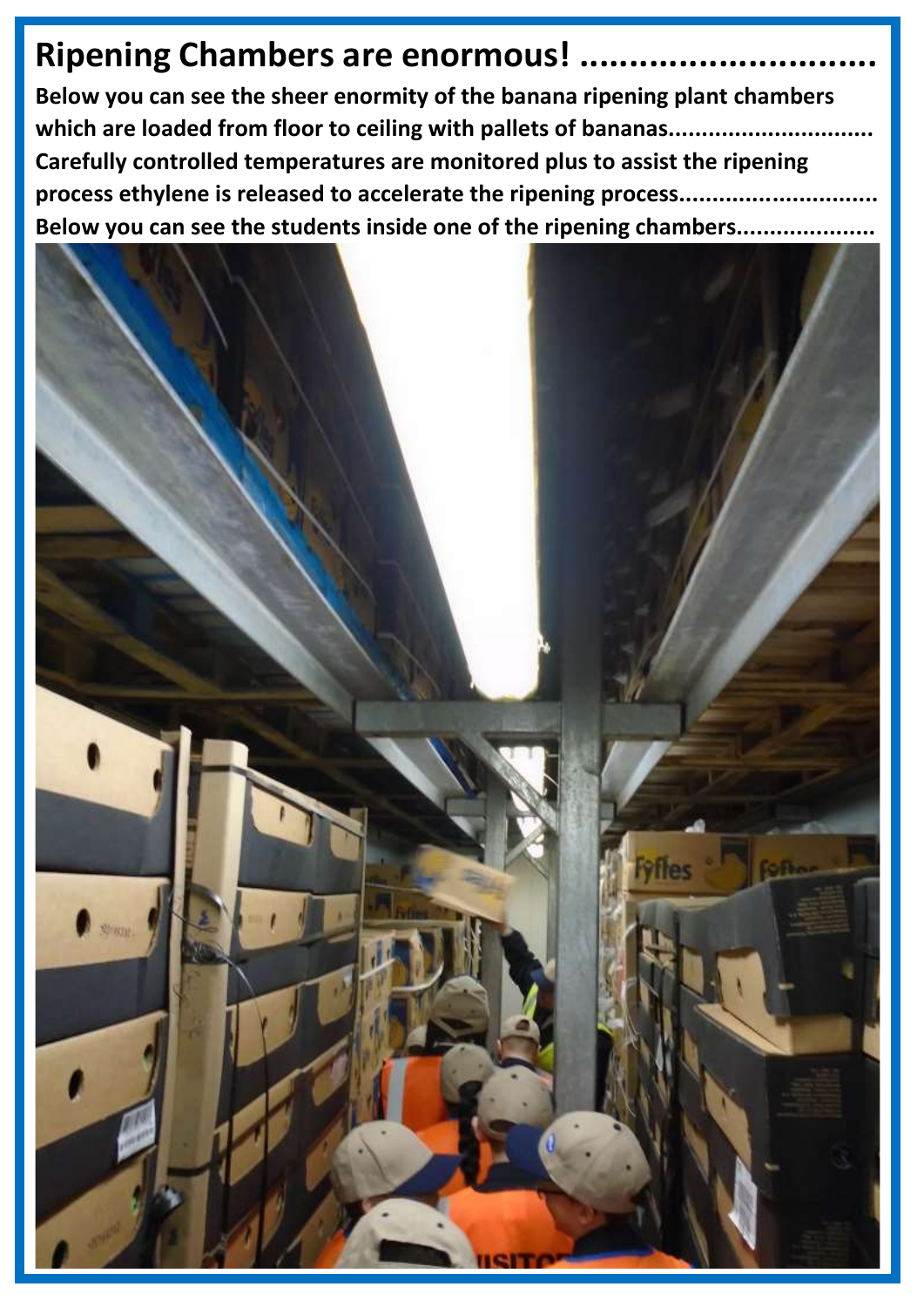## **Banana packaging area.......**

**Aside from the importance of the actual ripening process, equally important is the packing process. This is a really busy part of the ripening centre as the fruit is carefully inspected, quality control is of the highest standard so that the fruit reaches both the retailer and the consumer in the best possible condition.............** Below you can see the packing and inspection area...............................